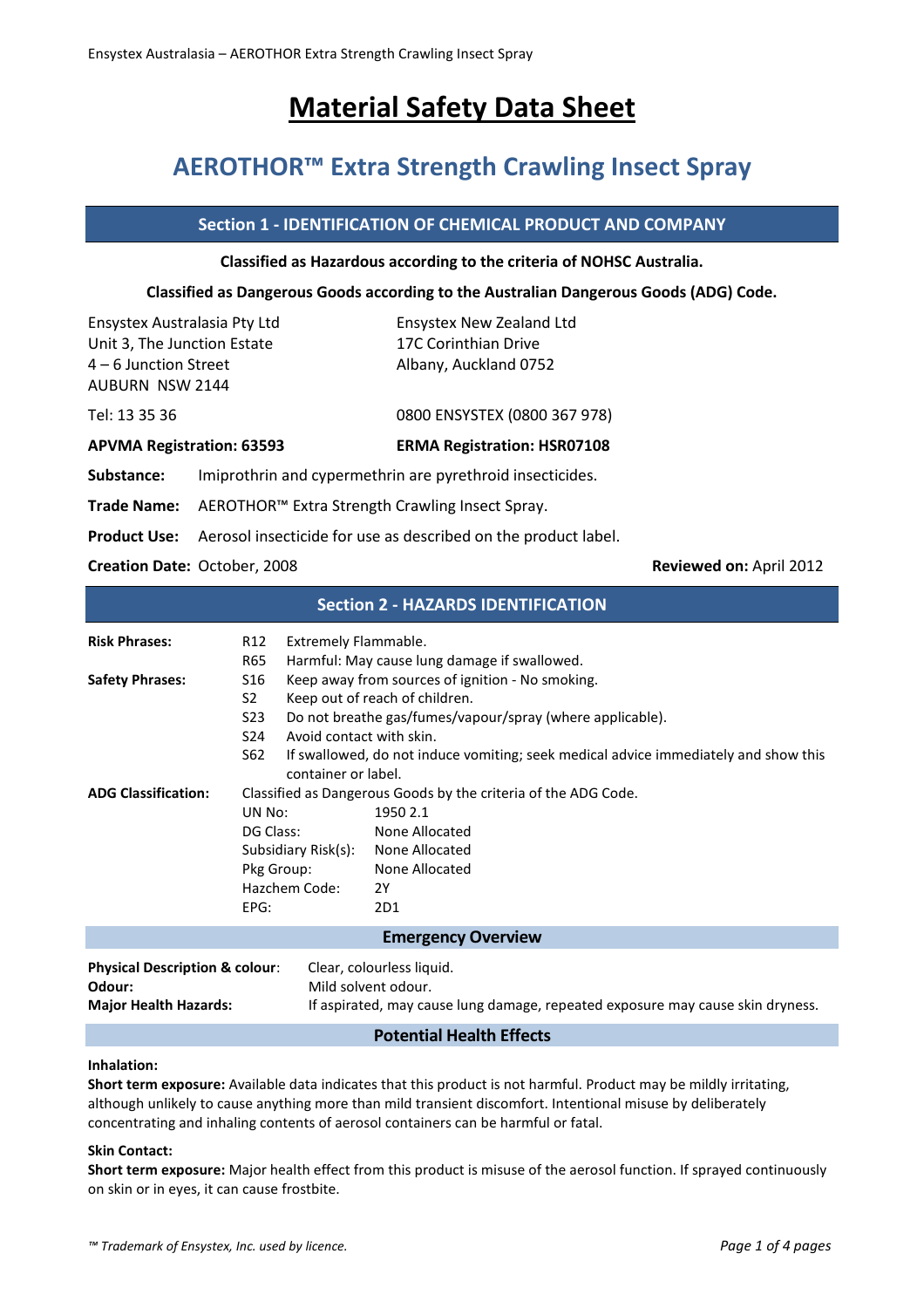#### **Eye Contact:**

**Short term exposure:** Available data shows that this product is not harmful. If sprayed directly in the eye, this product will irritate. If spraying is prolonged, it may cause damage through frostbite.

#### **Ingestion:**

**Short term exposure:** Significant oral exposure is considered to be unlikely. Because of the low viscosity of this product, it may directly enter the lungs if swallowed, or if subsequently vomited. Once in the lungs, it is very difficult to remove and can cause severe injury. However, this product is an oral irritant. Symptoms may include burning sensation and reddening of skin in mouth and throat. Other symptoms may also become evident, but all should disappear once exposure has ceased.

#### **Carcinogen Status:**

**NOHSC:** No significant ingredient is classified as carcinogenic by NOHSC.

**NTP:** No significant ingredient is classified as carcinogenic by NTP.

**IARC:** No significant ingredient is classified as carcinogenic by IARC.

| Section 3 - COMPOSITION/INFORMATION ON INGREDIENTS |               |            |                |                 |
|----------------------------------------------------|---------------|------------|----------------|-----------------|
| <b>Ingredients</b>                                 | <b>CAS No</b> | Conc,%     | TWA $(mg/m^3)$ | STEL $(mg/m^3)$ |
| <b>Butane</b>                                      | 106-97-8      | <60%       | Not set        | Not set         |
| Ethanol                                            | 64-17-5       | $30 - 60%$ | Not set        | Not set         |
| Propane                                            | 74-98-6       | <60%       | Not set        | Not set         |
| Solvent naphtha (petroleum), medium<br>Aliphatic   | 64742-88-7    | 10-30%     | Not set        | Not set         |
| Cypermethrin                                       | 52315-07-8    | 0.20%      | Not set        | Not set         |
| Imiprothrin                                        | 72963-72-5    | 0.14%      | Not set        | Not set         |

This is a commercial product whose exact ratio of components may vary slightly.

## **Section 4 - FIRST AID MEASURES**

#### **General Information:**

You should call The Poisons Information Centre if you feel that you may have been poisoned, burned or irritated by this product. The number is **13 11 26** from anywhere in Australia (0800 764 766 in New Zealand) and is available at all times. Have this MSDS with you when you call.

**Inhalation:** First aid is not generally required. If in doubt, contact a Poisons Information Centre or a doctor.

- **Skin Contact:** Quickly and gently blot away excess liquid. Wash gently and thoroughly with water (use non-abrasive soap if necessary) for 10 minutes or until chemical is removed. If irritation persists, repeat flushing and obtain medical advice.
- **Eye Contact:** Immediately flush the contaminated eye(s) with lukewarm, gently flowing water for 5 minutes or until the product is removed, while holding the eyelid(s) open. Obtain medical advice immediately if irritation occurs. Take special care if exposed person is wearing contact lenses.
- **Ingestion:** If swallowed, do NOT induce vomiting. Wash mouth with water and contact a Poisons Information Centre, or call a doctor.

## **Section 5 - FIRE FIGHTING MEASURES**

**Fire and Explosion Hazards**: This product is classified as flammable. There is a moderate risk of an explosion from this product if commercial quantities are involved in a fire. Fire-fighters should take care and appropriate precautions. Vapours from this product are heavier than air and may accumulate in sumps, pits and other low-lying spaces, forming potentially explosive mixtures. They may also flash back considerable distances. AEROSOL CANS may explode at temperatures approaching 50°C.

Fire decomposition products from this product may be toxic if inhaled. Take appropriate protective measures. **Extinguishing Media:** Suitable extinguishing media are carbon dioxide, dry chemical, foam, water fog. Water fog or fine spray is preferred for large fires. Try to contain spills, minimise spillage entering drains or water courses. **Fire Fighting:** If a significant quantity of this product is involved in a fire, call the fire brigade. There is a danger of a violent reaction or explosion if significant quantities of this product are involved in a fire. Recommended personal protective equipment is full fire kit and breathing apparatus. **Hazchem Code:** 2Y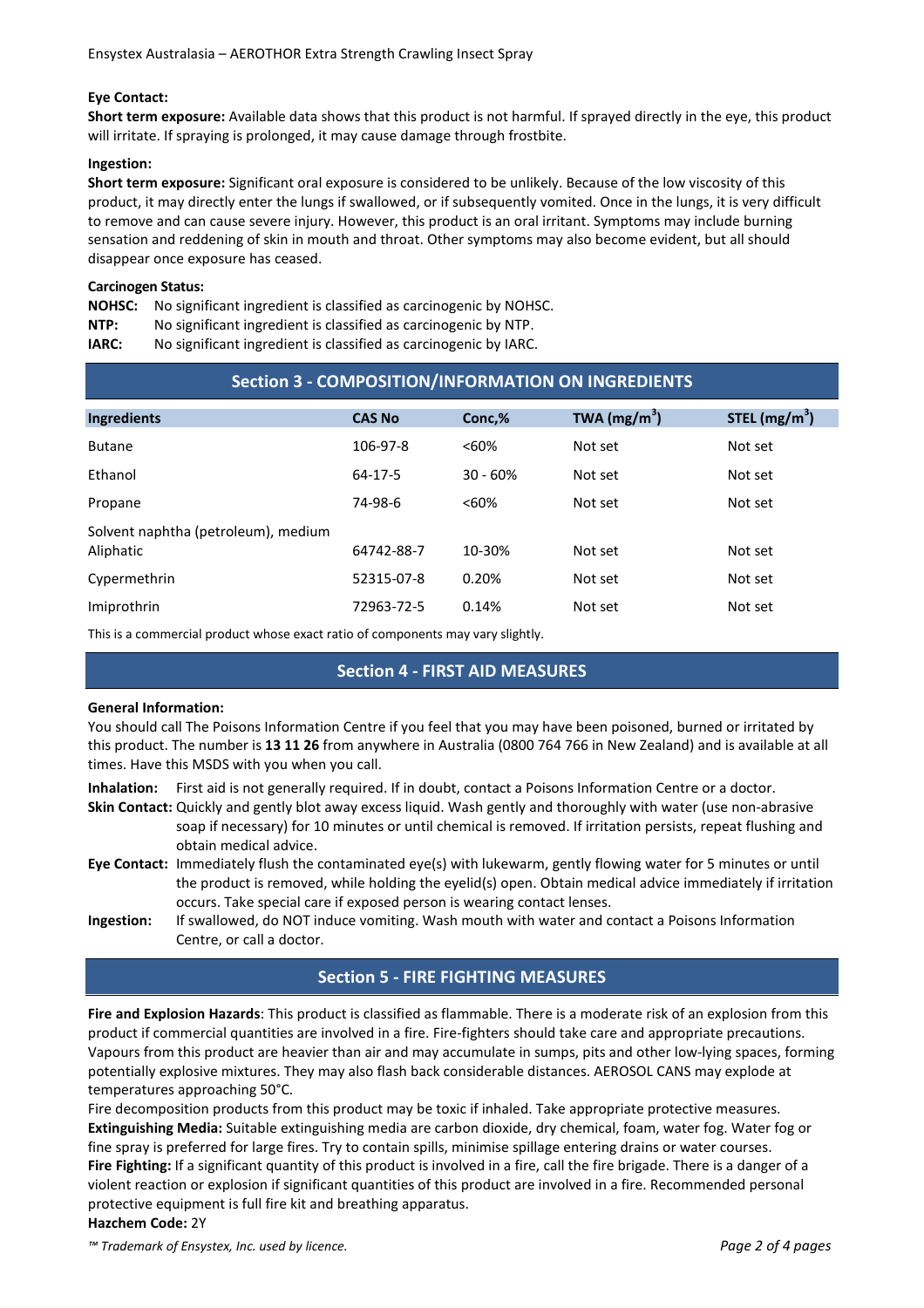#### **Section 6 - ACCIDENTAL RELEASE MEASURES**

**Accidental release:** This product is sold in small packages, and the accidental release from one of these is not usually a cause for concern. For minor spills, clean up, rinsing to sewer and put empty container in garbage. Although no special protective clothing is normally necessary because of occasional minor contact with this product, it is good practice to wear impermeable gloves when handling chemical products. In the event of a major spill, prevent spillage from entering drains or water courses and call emergency services.

## **Section 7 - HANDLING AND STORAGE**

**Handling:** Keep exposure to this product to a minimum, and minimise the quantities kept in work areas. **Storage:** Store in a cool, well ventilated area, and make sure that surrounding electrical devices and switches are suitable. Check containers and valves periodically for leaks. If you keep more than 25kg of flammable gases, you are probably required to license the premises or notify your Dangerous Goods authority. If you have any doubts, we suggest you contact your Dangerous Goods authority in order to clarify your obligations.

## **Section 8 - EXPOSURE CONTROLS AND PERSONAL PROTECTION**

No special equipment is usually required under normal conditions of use. With prolonged, regular use, wear splash proof goggles and rubber or PVC gloves.

The following Australian Standards will provide general advice regarding safety clothing and equipment: Respiratory equipment: **AS/NZS 1715**, Protective Gloves: **AS 2161**, Industrial Clothing: **AS2919**, Industrial Eye Protection: **AS1336** and **AS/NZS 1337**, Occupational Protective Footwear: **AS/NZS2210**.

## **Section 9 - PHYSICAL AND CHEMICAL PROPERTIES**

| Appearance:   | Clear liquid (aerosol dispensed) | Solubility (water):      | Insoluble                    |
|---------------|----------------------------------|--------------------------|------------------------------|
| Odour:        | Solvent-like odour               | <b>Specific gravity:</b> | 0.58 (approximately)         |
| pH:           | Not available                    | % Volatiles:             | Not available                |
| Flammability: | Highly flammable                 | Flash point:             | -104°C to -60°C (propellant) |

## **Section 10 - STABILITY AND REACTIVITY**

**Reactivity**: This product is unlikely to react or decompose under normal storage conditions.

**Conditions to Avoid:** This product should be kept in a cool place, preferably below 30°C. Containers should be kept dry. Keep containers and surrounding areas well ventilated. Keep away from sources of sparks or ignition. Any electrical equipment in the area of this product should be flame proofed.

**Incompatibilities:** Strong acids, strong bases, strong oxidising agents.

**Fire Decomposition:** Carbon dioxide, and if combustion is incomplete, carbon monoxide and smoke. Hydrogen chloride gas, other compounds of chlorine. Water. Carbon monoxide poisoning produces headache, weakness, nausea, dizziness, confusion, dimness of vision, disturbance of judgment, unconsciousness followed by coma & death. **Polymerisation:** This product is unlikely to undergo polymerisation processes.

## **Section 11 - TOXICOLOGICAL INFORMATION**

#### **Toxicity Data**

| <b>BUTANE</b>       |                                                                                          | $LC_{50}$ (Inhalation): 658 g/m <sup>3</sup> /4 hours (rat)                                                                       |
|---------------------|------------------------------------------------------------------------------------------|-----------------------------------------------------------------------------------------------------------------------------------|
| <b>ETHANOL</b>      |                                                                                          | LC <sub>50</sub> (Inhalation): 2000 ppm/10 hours (rat)<br>$LD_{50}$ (Ingestion): 3450 mg/kg (mouse)                               |
| <b>CYPERMETHRIN</b> |                                                                                          | $LC_{50}$ (Inhalation): 7889 mg/m3/4hrs (rat)<br>$LD_{50}$ (Ingestion): 24750 ug/kg (mouse)<br>$LD_{50}$ (Skin): 1600 mg/kg (rat) |
| <b>IMIPROTHRIN</b>  | $LD_{50}$ (Skin): >2000 mg/kg<br>LC <sub>50</sub> (Inhalation): >1,200 mg/m <sup>3</sup> | $LD_{50}$ (Ingestion): 1600 mg/kg (rat)                                                                                           |